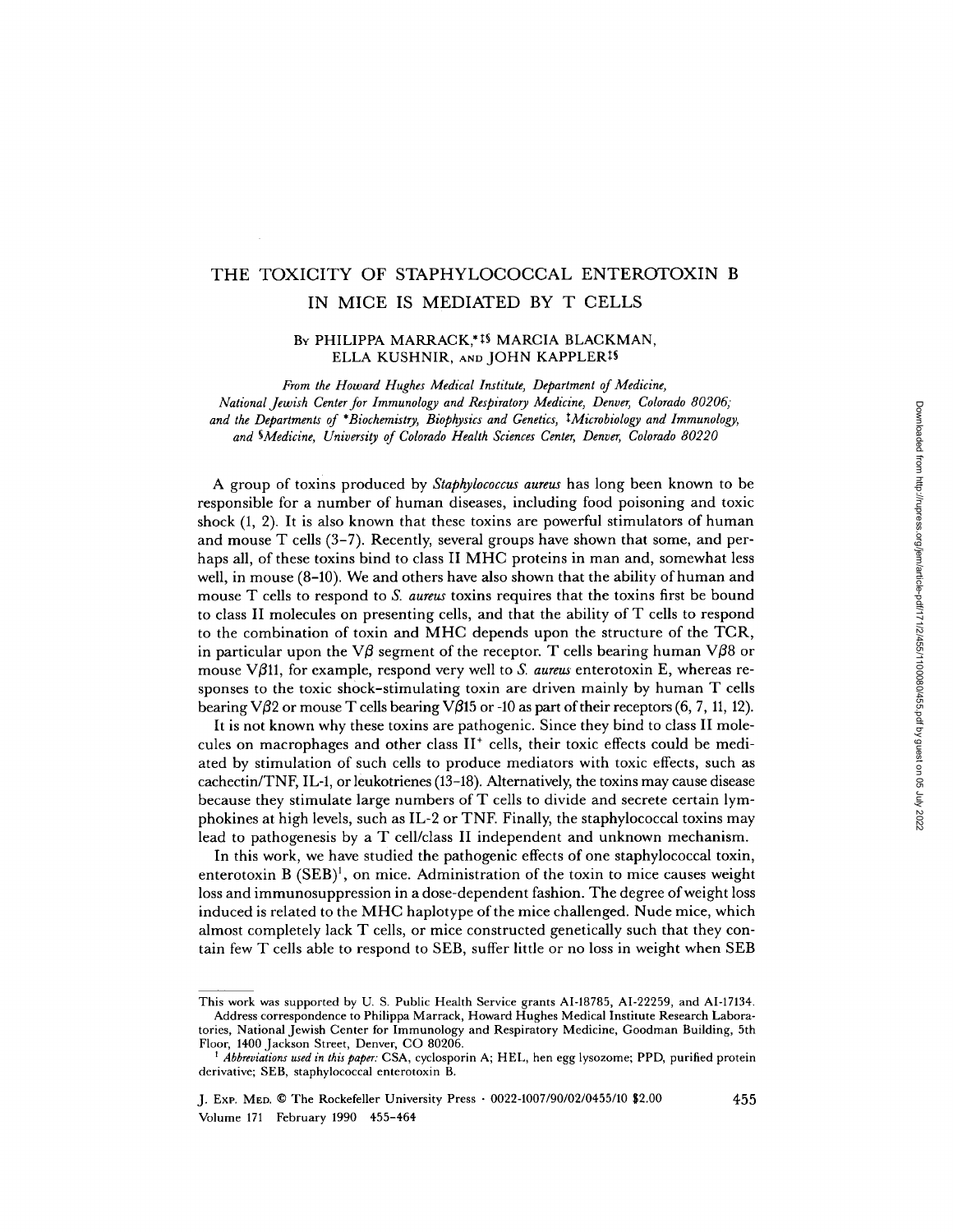is given to them. Mice containing normal numbers of T cells, but deficient in those able to respond to SEB, are not immunosuppressed by the toxin. These results suggest that some or all of the pathogenic effects of SEB in mice, and perhaps man, are caused by the potent ability of the toxin to stimulate T cells .

#### Materials and Methods

*Mice.* B10.BRSgSn, CBA/J, and (C57Bl/6  $\times$  BALB/c)F<sub>1</sub> nude and littermate animals were purchased from The Jackson Laboratory (Bar Harbor, ME). B10.BRBBR mice, carrying the TCR  $\beta$  chain locus derived from C57Ls, were derived as previously described (19). These and other animals were bred in the animal care facility at the National Jewish Center for Immunology and Respiratory Medicine.

Response to Antigen. Animals were primed in the base of the tail, as previously described (20), with 100  $\mu$ g hen egg lysozyme (HEL) (Sigma Chemical Co., St. Louis, MO) in CFA. <sup>7</sup> <sup>d</sup> later, cells were harvested from the draining lymph nodes of these animals, and T cells were purified by passage over nylon wool  $(21)$ . T cells were titrated for response into cultures containing 1,000-rad irradiated antigen-presenting syngeneic spleen cells and <sup>1</sup> mg/ml HEL or purified protein derivative (PPD) (Parke Davis Corp.) . 4 d later, responses in these cultures were monitored using 3-(dimethylthiazol-2-yl)-2,5-diphenyl tetrajolium bromide (MTT) as previously described (22).<br>*Analysis of VB Expression*.

T cells were prepared from samples of peripheral blood as previously described. Aliquots of the cells were incubated with biotinylated anti- $\alpha/\beta$ , anti  $\nabla\beta$ 3, anti- $\nabla$  $\beta$ 6, anti- $\nabla$  $\beta$ 7, or anti- $\nabla$  $\beta$ 8 antibodies (23-26). After washing, reactive cells were stained with phycoerythrin coupled to avidin, and analyzed using an Epics C flow cytometer.

Measurements ofAnimal Weight. Mice were confined, three to a cage, for at least <sup>1</sup> wk before beginning an experiment to allow social relationships to stabilize in the group. We found that mouse weight varied considerably, even in unmanipulated animals, for a few days after mice were transferred to new groups; thus, the preexperimental period of 1 wk was used to avoid complications in our experiments due to this factor. Mouse weight varies somewhat at different times of day, therefore, in any given experiment, mice were always weighed daily at the same time, usually between 12:00 noon and 4:00 pm. Mice were weighed using a balance that allowed accurate determination to within 0.1 gm.

To determine the effects of toxins on weight, mice were weighed 24 h before, and at the time of, toxin administration . They were then weighed at 24-h intervals thereafter. All mice in a given cage were given the same dose of toxin, to avoid contamination with toxin between individuals, because of toxin acquisition by grooming, for example.

Weight changes are shown as percent weight gain or loss compared with the weight of the animal before toxin administration.

Cyclosporin Treatment. Cyclosporin A (CSA) was a gift of Sandoz Pharmaceutical Corp., East Hanover, NJ. Animals were given 25 mg/kg cyclosporin in 30-40  $\mu$ l olive oil intraperitoneally every day. Controls received olive oil alone. This dose of CSA has been shown to affect T cell development and function in vivo in mice (27) . In our hands, effects were comparable with those published; this dose of CSA completely prevented the appearance of mature thymocytes in vivo. Mice were treated with CSA for <sup>1</sup> wk before toxin administration, and throughout the duration of the experiment. Neither CSA nor olive oil treatment had any effect on the weight of mice in the absence of SEB.

#### Results

Effects of Staphylococcal Enterotoxin B on Normal Mice. Groups of three 12-wk-old B10.BR mice were given doses of SEB ranging from 0 to 100  $\mu$ g, i.p. The animals were weighed daily. As shown in Fig. 1, the animals suffered a rapid dose-dependent weight loss that was most profound 1 or 2 d after toxin administration . Similar effects were seen in many duplicate experiments, with some variations in the effects of a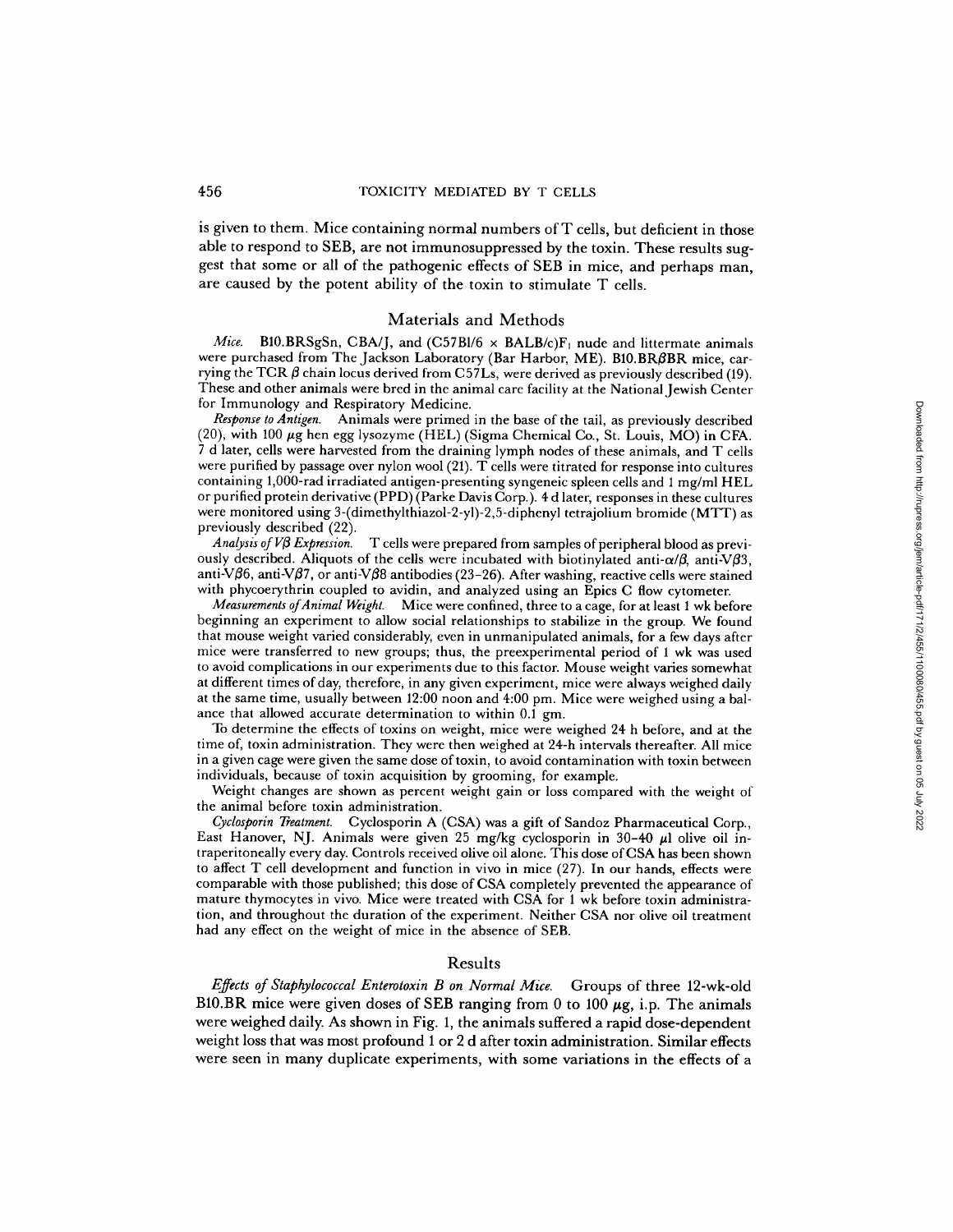

FIGURE 1. Dose dependence of weight loss after SEB administration. Groups of three B10.BR mice were caged separately for <sup>1</sup> wk and given the indicated dose of SEB intraperitoneally on day 0. Mice were weighed at this time and daily at the same time thereafter. Shown are the averaged percent weight losses by comparison with the weight of each mouse on day 0. Bars indicate the SEs of percentage weight loss within each group of mice. On day 0, the mice each weighed between 20 and 25 g. ( $\bullet$ ) 100  $\mu$ g SEB; ( $\bullet$ ) 33  $\mu$ g SEB; ( $\blacktriangle$ ) 10  $\mu$ g SEB; ( $\bullet$ ) 0  $\mu$ g SEB.

particular dose of toxin. In one experiment, for example, all mice given 100  $\mu$ g of SEB actually continued to lose weight over <sup>3</sup> d and eventually died.

4 d after the mice described above were given toxin, they were killed, and the effects of the toxin on the mice were evaluated. Macroscopically, there was no effect on the gut, lungs, or liver, which all appeared normal in SEB-treated mice. Animals given high doses of toxin did contain less fat, however. For example, the fatty tissue surrounding the inguinal lymph nodes was significantly diminished in these mice. There was no significant change in the size of the lymph nodes and spleens of animals given toxin, nor was there a significant change in the numbers of T cells harvested from lymph nodes. The sizes and cellularity of the mouse thymuses were affected, however. As shown in Table I, the yield of thymocytes from SEB-treated animals was substantially less than that of normal mice of the same age. Again, the effects of SEB were dose dependent.

Analysis of  $V\beta$  expression on lymph node T cells from these animals showed that, although their total numbers were unaffected by the toxins, there had been a considerable effect of the toxins upon their composition. For example, the percentage of V $\beta$ 8-bearing cells rose from  $\sim$ 31% in normal B10.BR mice, to  $\sim$ 51% in mice given 100  $\mu$ g SEB. Conversely, the percentage of V $\beta$ 6-bearing cells dropped from  $\sim$ 15% to  $\langle 10\% \rangle$  (Table I). These changes were predicted by the known V $\beta$  specificity of SEB, since we and others have previously shown that this toxin stimulates T cells bearing V $\beta$ 3, -7, and -8, but not those bearing V $\beta$ 6 (6, 7). These results are best

| SEB dose | Thymocytes/<br>mouse $\times 10^7$ | Percent lymph node T cells bearing: |                |               |                |
|----------|------------------------------------|-------------------------------------|----------------|---------------|----------------|
|          |                                    | V63                                 | Vß6            | V87           | $V\beta8s$     |
| $\mu$ g  |                                    |                                     |                |               |                |
| $\bf{0}$ | $9.1 + 1.8$                        | $6.4 + 0.4$                         | $14.9 + 0.6$   | $4.5 + 0.5$   | $30.9 \pm 0.7$ |
| 10       | $6.6 + 2.0$                        | $4.6 + 0.3$                         | $12.1 + 1.6$   | $4.6 + 0.6$   | $40.9 \pm 6.2$ |
| 33       | $3.0 \pm 0.4$                      | $5.0 \pm 0.1$                       | $10.4 \pm 0.6$ | $4.8 \pm 0.3$ | $43.9 \pm 1.8$ |
| 100      | $1.7 + 0.6$                        | $5.2 + 0.2$                         | $9.7 + 0.3$    | $6.0 + 0.4$   | $51.3 \pm 2.2$ |

TABLE <sup>I</sup> The Effects of SEB on Thymocytes and Lymph Node T Cells

Results shown are the mean and SE of data from three mice .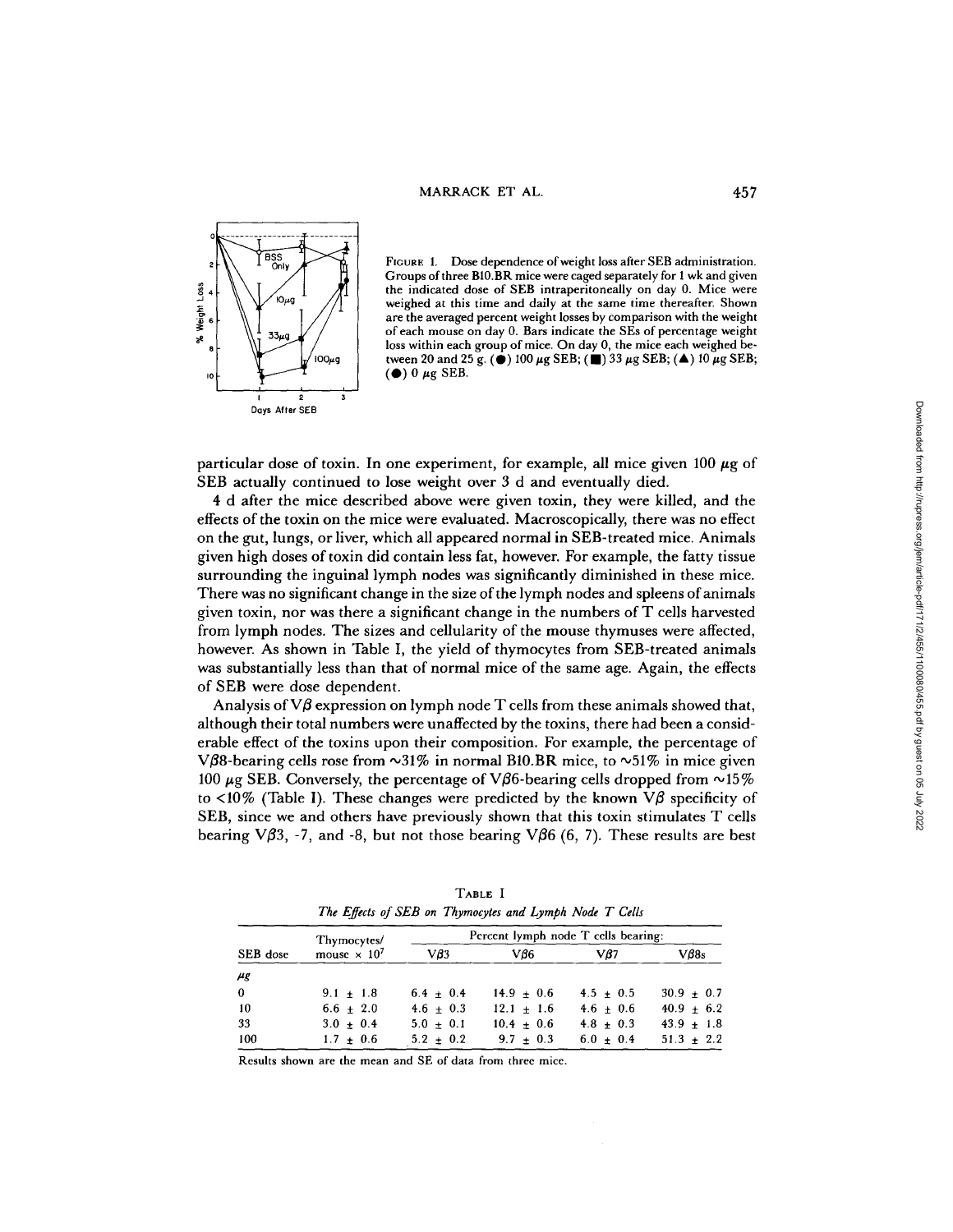interpreted as an increase in those T cells bearing receptors with which SEB could interact, and a concomitant decrease in nonreactive T cells .

It has previously been reported that administration of SEB suppresses in vivo immune responses in mice (28, 29) . To confirm this, under the conditions used in these experiments, mice were given different amounts of SEB and then immunized with HEL in CFA. HEL was chosen because responses to it in  $H-2^k$  animals are not dominated by T cells bearing V $\beta$ s, which interact with SEB. Instead, anti-HEL responses in such animals are often those of  $V\beta$ 11-bearing cells (30).

<sup>7</sup> d after immunization with HEL, draining lymph nodes were removed from the mice, and the T cells in them harvested and titrated for response to HEL or PPD, the major antigen in the mycobacteria in CFA. <sup>3</sup> or 4 d later, the proliferative responses in these cultures were measured.

As shown in Table II, substantially fewer T cells were harvested from immunized animals that had been previously given SEB. These cells also responded less well to HEL or PPD than those from control animals that had not been pretreated with SEB. Overall, the total T cell response/mouse recovered from animals given high doses of SEB was <20% of that from control animals. Mice given lower doses of SEB had less reduced responses to antigen.

Although SEB administration had several demonstrable effects in these experiments, we chose to measure weight loss as an indication of toxicity in our further studies because the phenomenon was reproducible, easily applied as a time course, and sensitive to toxin dose.

The Mouse MHC Type Affects its Response to SEB. In an attempt to find out whether there was any relationship between the MHC molecules available for SEB presentation in animals, and the toxic effects of SEB, we studied the consequences of exposure to SEB on B10.BR ( $IA^{k+}$ ,  $IE^{k+}$ ) and B10.A( $4R$ ) ( $IA^k$ ,  $IE^-$ ) mice. First, the toxin was titrated into cultures of purified B10.BR or B10.A(4R) T cells and syngeneic APC. The toxin was about an order of magnitude more effective, dose for dose, in stimulating B10.BR cells than cells from B10.A(4R)s (Fig. 2 A). This was probably because the toxin binds more efficiently to  $IE<sup>k</sup>$  than to  $IA<sup>k</sup>$ , as has been suggested by others  $(6)$ .

The effects of SEB on these two strains of mice in vivo were then measured. Groups

| Immunosuppressive Effects of SEB |                             |               |           |              |           |  |  |  |
|----------------------------------|-----------------------------|---------------|-----------|--------------|-----------|--|--|--|
| SEB dose                         | Lymph node<br>T cells/mouse | Response to:* |           | Response to: |           |  |  |  |
|                                  |                             | HEL/T cell    | HEL/mouse | PPD/T cell   | PPD/mouse |  |  |  |
| $\mu$ g                          | $\times 10^6$               |               |           |              |           |  |  |  |
| $\bf{0}$                         | 14.0                        | 100           | 100       | 100          | 100       |  |  |  |
| 62.5                             | 8.3                         | 53.0          | 31.4      | 49.8         | 29.6      |  |  |  |
| 125                              | 7.0                         | 50.3          | 25.2      | 44.4         | 22.2      |  |  |  |
| 250                              | 5.0                         | 48.1          | 17.2      | 44.3         | 15.8      |  |  |  |

| Table II                         |  |
|----------------------------------|--|
| Immunosuppressive Effects of SEB |  |

\* Mice were given the indicated dose of SEB, or an equivalent volume of balanced salt solution . <sup>3</sup> d later, they were immunized with HEL in CFA. <sup>7</sup> d after immunization, draining lymph node cells were harvested, and T cells were purified and titrated for response to HEL or PPD. Proliferative responses/input T cell or responses/mouse were calculated and normalized to those of the BSS-treated control animals .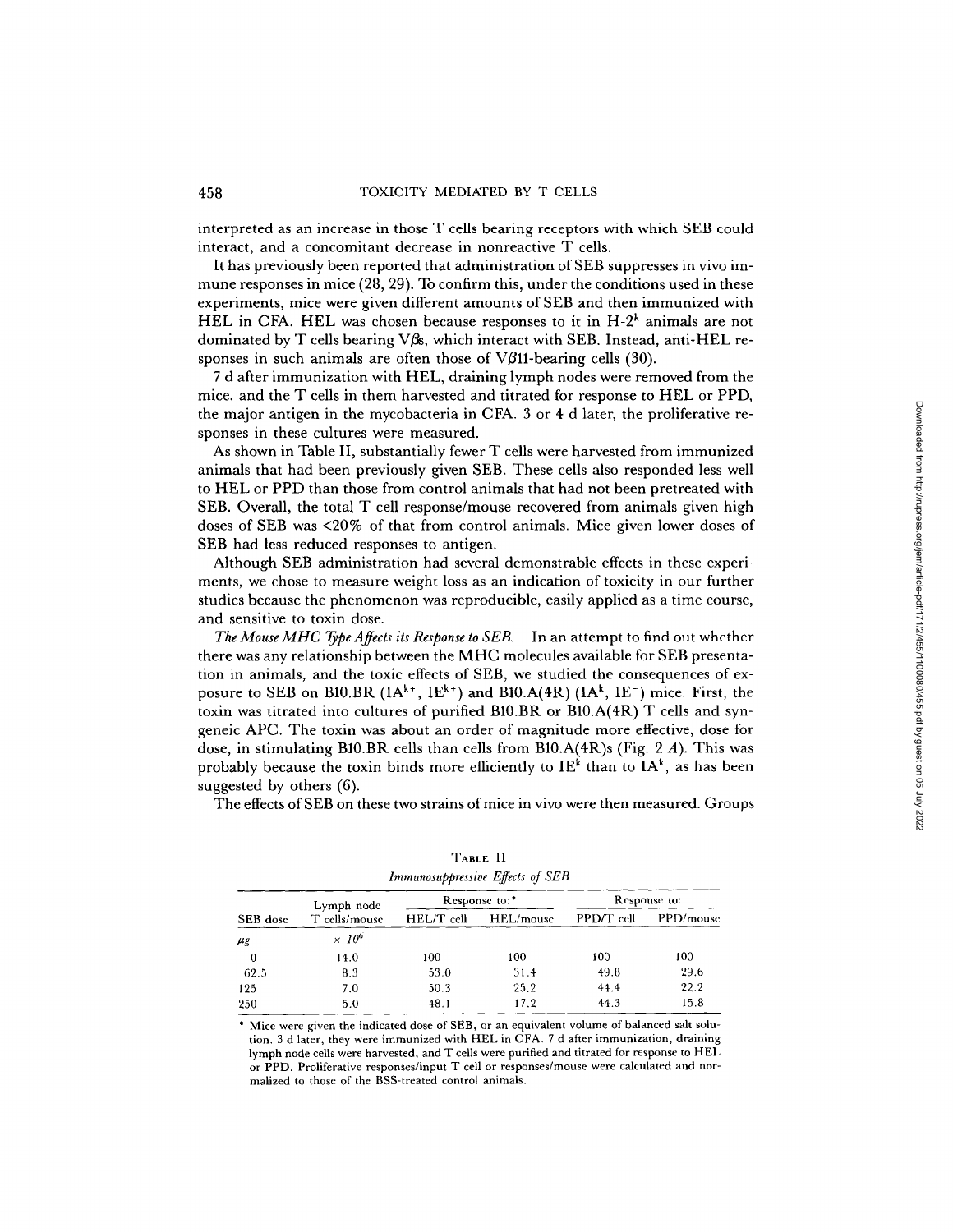

FIGURE 2. The response to SEB in vitro and in vivo is similarly MHC dependent. (A) (In vitro) T cells were prepared from B10.BR  $(\bullet)$  or B10.A(4R)  $(\bullet)$ animals and titrated into cultures containing saturating irradiated APC and  $1 \mu$ g/ml SEB. Proliferation was assayed <sup>3</sup> <sup>d</sup> later using MTT (22) . Data shown are the averages of triplicate cultures.  $(B)$  (In vivo) Groups of three B10.BR  $(O)$  or B10.A(4R) $(O)$ mice were housed, treated with SEB, and weighed as described in the legend to Fig. 1.

of three mice of either strain were given balanced salts solution or 50  $\mu$ g SEB intraperitoneally, and weighed daily. As shown in Fig. 2  $B$ , weight loss of B10.A(4R) animals was small, and the mice recovered rapidly. B10.BR animals, on the other hand, suffered a more profound and more prolonged weight loss.

These results suggested that the toxic effects of SEB were related to the ability of the toxin to bind MHC, either because binding to class II caused cells bearing such MHC proteins to secrete toxic products, such as IL-1, or because binding to class II triggered some other toxic event in the animals, for example, massive  $T$  cell stimulation.

T Cell-deficient Animals Are Less Susceptible to the Toxic Effects of SEB. Mice were made T cell deficient in two ways. In the first, animals were treated daily with a dose of CSA in olive oil known to suppress lymphokine secretion. These animals and controls were then given SEB. Cyclosporin-treated animals suffered no weight loss as <sup>a</sup> consequence of the CSA. Control and CSA-treated animals did not lose weight after administration of balanced salts solution . Control mice given SEB lost weight as expected. Weight loss of SEB-treated mice was smaller and less prolonged (Fig. 3).

These results suggested that T cell release of lymphokine in response to SEB was partially or completely responsible for weight loss in mice induced by SEB. Since we had no independent measurement of the effectiveness of the CSA treatment on lymphokine release in vivo, we could not be sure that the residual effects of SEB in CSA-treated animals were due to incomplete suppression of the T cell responses in these animals by the dose of CSA we used.

In a second approach to this problem, nude  $(C57B1/6 \times BALB/c)F_1$  mice, and their littermate controls, were treated with SEB. As shown in Fig. 4, T cell-deficient



FIGURE 3. Cyclosporin partially prevents weight loss due to SEB administration. Groups of three B10.BR mice were housed, treated with SEB, and weighed as described in the legend to Fig. 1. Two groups received <sup>25</sup> mg/kg SEB in olive oil daily (squares), and two control groups received olive oil alone (circles). On day 0, two groups received 50 µg SEB/mouse intraperitoneally (closed symbols) and two received an equal volume of balanced salts solution (open symbols). The mice were weighed at this time and daily thereafter and the results calculated as described in the legend to Fig. 1. SEs on the values ranged from 0.6 to 4.6%.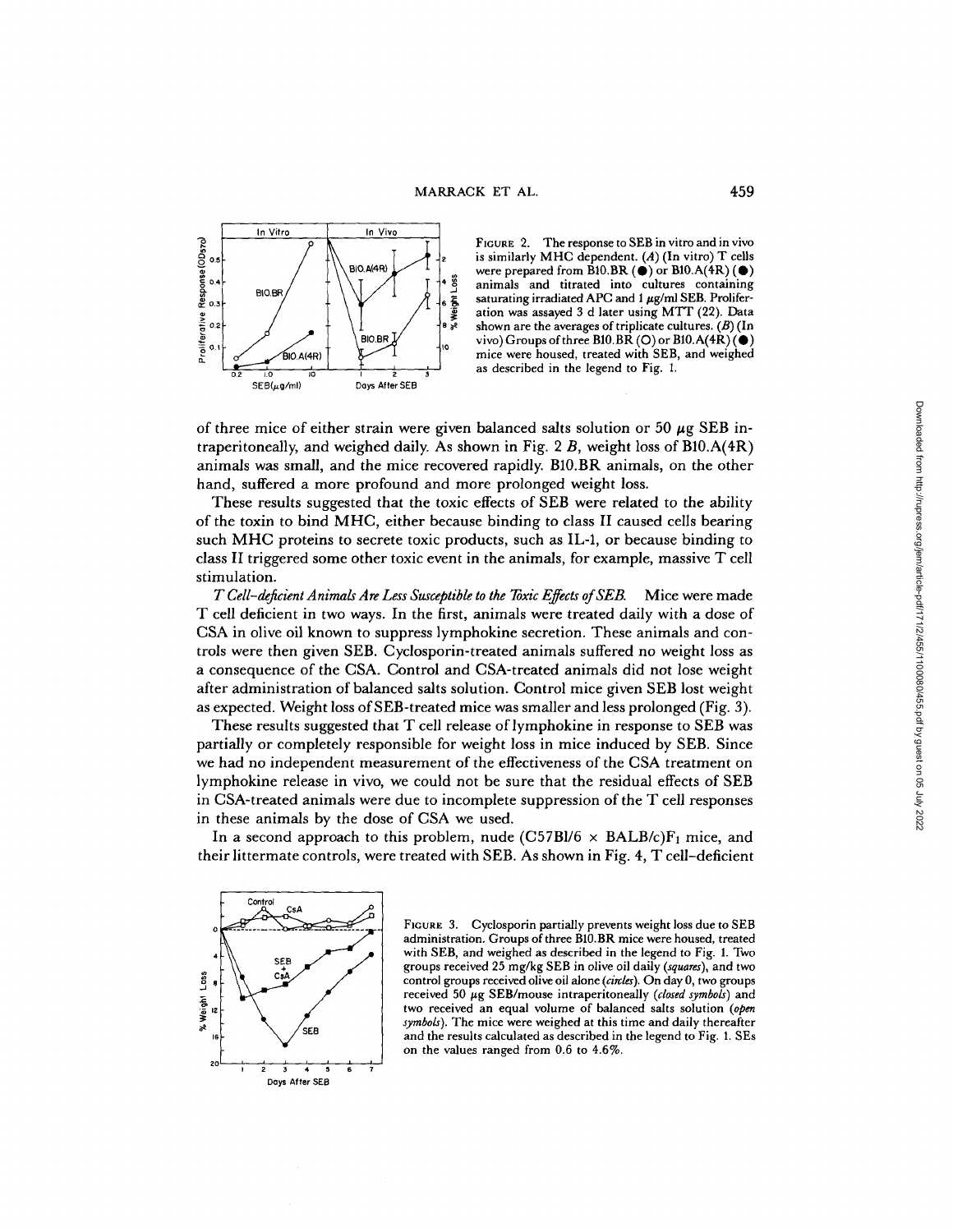

FIGURE 4. SEB does not induce weight loss in nude mice.  $(C57B1/6 \times BALB/c)F_1$  nude and wild-type littermates were purchased from TheJackson Laboratory. On day 0, mice were given 125  $\mu$ g SEB or balanced salts solution intraperitoneally. Animals were housed, weighed, and the results were calculated as described in the legend to Fig. 1.  $(\bullet)$  SEB-treated mice; (O) balanced salt solution-treated mice.

nude animals suffered no significant weight loss after SEB injection, whereas their T cell-positive littermates did. The effects of SEB in these  $F_1$ s were not as powerful as in B10.BR mice, probably because of the difference in MHC haplotype.

SEB Is Less Toxic in Mice Deficient in SEB-reactive T Cells. The experiments described above strongly suggested that weight loss caused by SEB was due to T cell reactions. To prove this definitively, we decided to breed a collection of mice that would contain varying numbers of SEB-reactive T cells. This enterotoxin stimulates mouse T cells bearing  $\sqrt{63}$ , -7, -8.1, -8.2, and -8.3.  $\sqrt{68}$ -bearing cells are absent in mice carrying the C57BR-derived V $\beta$  locus, which lacks the genes for these V $\beta$ s (31). V $\beta$ 3-bearing T cells are suppressed in mice expressing the mouse superantigens, Mls-2<sup>a</sup> and/or Mls-3<sup>a</sup>, and a permissive MHC haplotype (24, 32, 33).  $\nabla \beta$ 7-bearing T cells are deleted in mice expressing a self superantigen, which is, or maps closely to, Mls-l a, and <sup>a</sup> permissive MHC haplotype (Drs. D. Woodland and E. Palmer, personal communication). IE<sup>k</sup> is functional for presentation of these superantigens. Mice containing the C57BR-derived  $\nabla \beta$  locus do contain a functional gene for  $\nabla \beta$ 17a. T cells bearing V $\beta$ 17a do respond well to SEB (J. Callahan, unpublished results).  $V\beta 17a^+$  cells are almost completely absent from the mice used in these experiments, however, as a result of clonal deletion caused by expression of IE<sup>k</sup> (34).

 $(B10.BR\beta BR \times \text{CBA/J})\text{F}_1$  mice were therefore created, and male  $\text{F}_1\text{s}$  backcrossed to  ${\rm B10.BR}\beta{\rm BR}$ . All these animals express  ${\rm I}{\rm E}^{\rm k}$ .  ${\rm B10.BR}\beta{\rm BR}$  animals are homozygous for the C57BR-derived,  $V\beta8^-$ ,  $V\beta$  locus. CBA/J animals express Mls-1<sup>a</sup> and Mls-2<sup>a</sup>, and/or Mls-3<sup>a</sup>; these superantigens are dominant in  $\mathrm{F}_1$ s, and will cause the deletion of most T cells bearing  $V\beta 3$ , -6, -7, and -8.1 (24, 32, 33, 35, 36). Among the backcrossed animals, we therefore expected that about half the animals would be homozygous for the V $\beta$ 8 deletion, and about half would be heterozygous for Mls- $1^a$  or its associated superantigen expression, and therefore delete V $\beta$ 7 (and V $\beta$ 6)bearing cells. At the time we started this breeding, it was not known which of the V $\beta$ 3-deleting superantigens were expressed in CBA/J mice. We therefore expected that either half or three-quarters of the backcrossed animals would express one, the other, or both of the superantigens Mls-2<sup>a</sup> and Mls-3<sup>a</sup>. Since none of these  $\nabla \beta$ deleting loci are genetically linked, we expected that about one-eighth of the animals would contain few SEB-reactive T cells, and about one-eighth would contain a reasonable number of these cells.

Animals were typed for  $\nabla\beta$  expression using samples of their peripheral blood.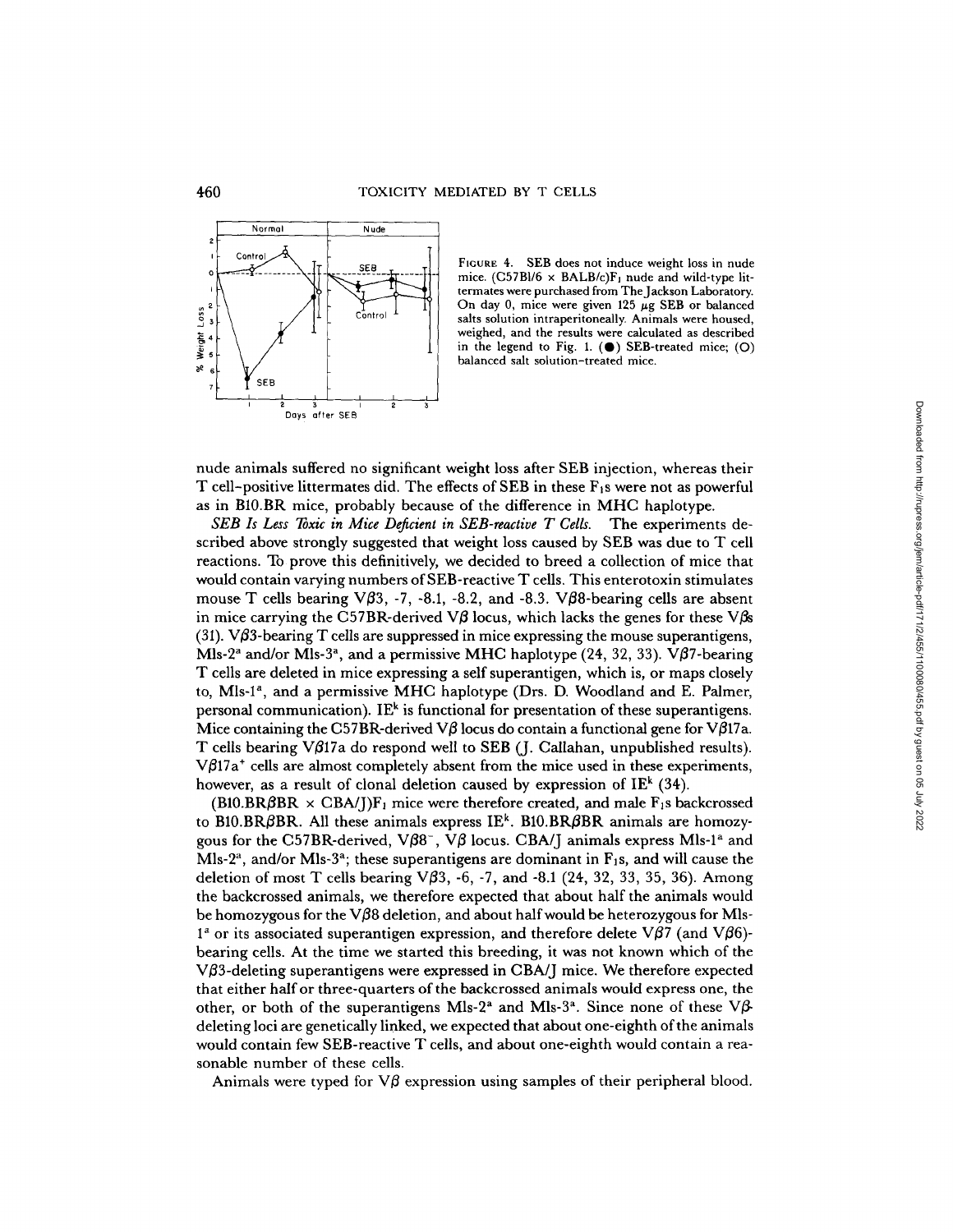#### MARRACK ET AL. 461

The frequencies with which  $T$  cells bearing different  $\nabla$  $\beta$ s were deleted were very much as expected. Of  $\sim$  100 mice typed, 46% were homozygous for the B10.BR $\beta$ BR V $\beta$ -deleted chromosome. 54% of the mice eliminated V $\beta$ 7-bearing T cells, probably due to Mls-1<sup>a</sup> expression. 38% of the animals eliminated V $\beta$ 3<sup>+</sup> cells. This last result indicated that CBA/J animals carry either Mls- $2^a$  or Mls- $3^a$ , but not both.

Animals expressing low and high frequencies of SEB-reactive T cells were given SEB intraperitoneally, and weighed daily thereafter (Fig. 5) . Mice containing few reactive cells were barely affected by the toxin, whereas their littermates containing more T cells that would be stimulated by SEB rapidly lost weight . Preliminary experiments indicated that none of these animals suffered changes in thymus size due to toxin administration, perhaps because the numbers ofreactive T cells in the mice were below the threshold required for this effect.

#### Discussion

It is apparent that SEB has a number of pathological effects in susceptible mice, causing rapid weight loss, thymus depletion, and immunosuppression. The data in this paper demonstrate that the weight loss at least is dependent upon T cell activation caused by the toxin, since animals containing few SEB-reactive T cells, either because of genetic defects or because of cyclosporin-mediated immunosuppression, lose little or no weight after challenge with SEB. This idea is supported by the fact that SEB administration has no effect on the weight of neonatal mice, which contain very few mature T cells (7, and personal observations).

The consequences of SEB-mediated T cell activation on thymus size and T cell responsiveness could not, of course, be measured in thymus-deficient or cyclosporintreated animals. The toxin did not, however, affect thymus size in B10.BR $\beta$ BR  $\times$ CBA/J backcrossed animals, mice that contained  $\sim$ 13% fewer SEB-reactive T cells than their B10.BR relatives in which SEB did cause thymus depletion. This result suggests that massive T cell activation mediated by SEB may be required for significant thymus depletion.

It appears, therefore, that much or all of the measurable pathological effects of SEB in mice are indirect consequences of T cell activation caused by the toxin. At present, it is not clear howT cell activation has such effects. It is likely that the SEBactivated T cells secrete large amounts of a number of different lymphokines, including IL-2 and cachectin, both of which have been shown to have toxic effects similar to those described for SEB in mouse and man (16, 17, 37, 38).



FIGURE 5. Weight loss induced by SEB is proportional to the numbers of SEB-reactive T cells in the mouse. BIO.BR $\beta$ BR  $\times$  $(B10.BR\beta BR \times CBA/J)F_1$  animals were bred. Their percentages of peripheral blood T cells bearing  $V\beta$ 3, -6, -7, and -8 were evaluated (19) . Mice were caged in groups of three according to the percent of SEB-reactive T cells they expressed. Animals were given  $50 \mu$ g of SEB on day 0, and the effects of the toxin on their weight were monitored as described in the legend to Fig. 1.  $(\blacksquare, \blacktriangle)$ B10.BR $\beta$ BR × (B10.BR $\beta$ BR × CBA/J)F<sub>1</sub> mice containing 6.3  $\pm$ 0.4 and 27.6  $\pm$  1.6% SEB-reactive T cells, respectively. ( $\bullet$ ) B10.BR mice containing 35% SEB-reactive The data in the microsofter and the microsofter and the microsofter and the mean of cell activa-<br>
reactive T cells, either<br>
immunosuppression,  $\frac{1}{2}$  and  $\frac{1}{2}$  reactive T cells, either<br>
al micro, which contain<br>
al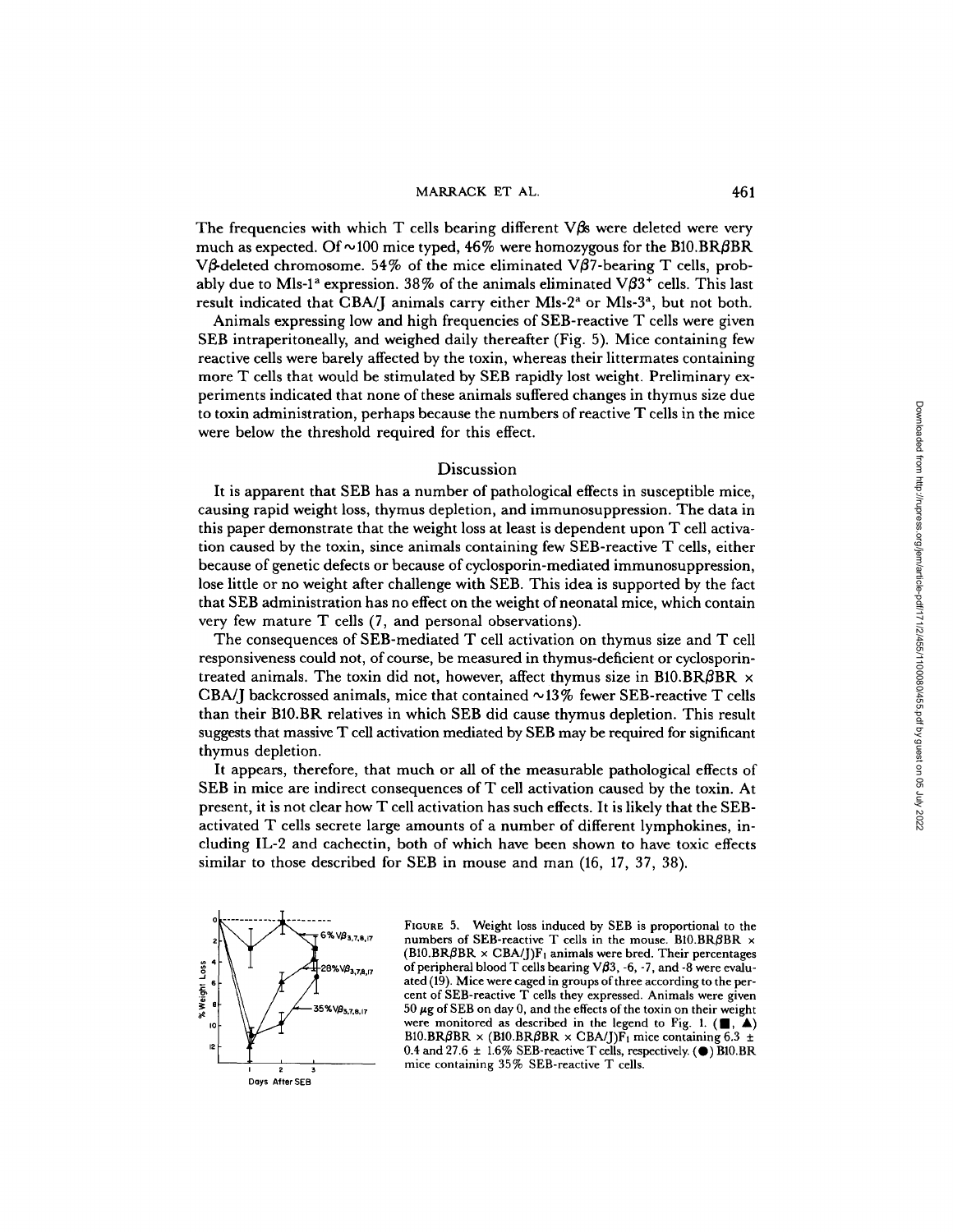The staphylococcal toxins are potent stimulants for human T cells, as well as for those of mice (3–7). In addition, the toxins have, of course, a number of pathological effects in man, including diarrhea, vomiting, and shock (1, 2). In light of the conclusions of this paper, it is worth asking whether some or all of these effects may be due to T cell activation and consequent lymphokine secretion . Since massive T cell activation in man, after anti-CD3 administration, or infusion of large quantities of a T cell-derived lymphokine and stimulator, IL-2, has been reported to cause shock, in a fashion similar to some of the staphylococcal toxins, we would like to suggest that this is so.

In the past, the preferred animal models for studies of staphylococcal toxins have been rabbits, monkeys, or primates. Relatively little work, except on the staphylococcal exfoliating toxins, has been done in mice (39). Probably, this is due to the fact that high doses of the toxins, by comparison with those that cause pathology in man, are needed to cause disease in mice. In fact, some strains ofmice are almost unaffected by SEB (personal observations) . It is an educated guess that the difference in doseresponse curves to SEB between man and mouse is primarily due to the fact that SEB binds to human class II proteins with much higher affinity than it binds to mouse class II (Drs. J. Fraser and A. Herman, personal communication) . Since binding to class II is a prerequisite for T cell activation, this could easily account for the difference in susceptibility of the two species. In this context, it is worth mentioning that aureus is not the species of Staphylococcus found on mice (40). Staphylococcus xylosus, the species found on mouse, may secrete toxins with higher affinity for mouse MHC, and consequently, a lower threshold for pathological effects .

#### Summary

Staphylococcal enterotoxin B (SEB) has been shown in the past to be a potent T cell stimulant in mouse or man. The toxin acts as a superantigen that is, it binds to class II MHC proteins and, as such a complex, stimulates T cells bearing particular  $V\beta s$  as part of their receptors. The toxin also has several pathological effects, causing, in mice, rapid weight loss, thymus atrophy, immunosuppression, and, at high doses, death. The data in this paper show that at least one of these effects, weight loss, is T cell mediated. Staphylococcal entertoxin-mediated weight loss is MHC dependent, and is almost absent in animals expressing MHC class II molecules, which, complexed with SEB, are poor T cell stimulants. Also, mice that lack T cell function, genetically or because of cyclosporin A treatment, lose no or less weight than controls in response to SEB. Finally, animals bred such that they express few T cells bearing V $\beta$ s with which SEB can interact lose much less weight in response to the toxin than littermate controls that have higher numbers of reactive T cells. It is therefore suggested that the pathological effects of the staphylococcal, T cell-stimulating toxins in mouse and man may be partially or wholly the consequence of massive T cell stimulation . been rabbits, monkeay, or primates. Relatively little-work, except on the staphylococcal<br>exchanting toxins, but been done in mice (39). Probably, this is due to the funct that<br>it high dosses of the toxins, by comparison w

We thank Drs. Kubo, Kanagawa, Okada, Staerz, and Bevan very much for their generous gifts of antibody-secreting hybridomas.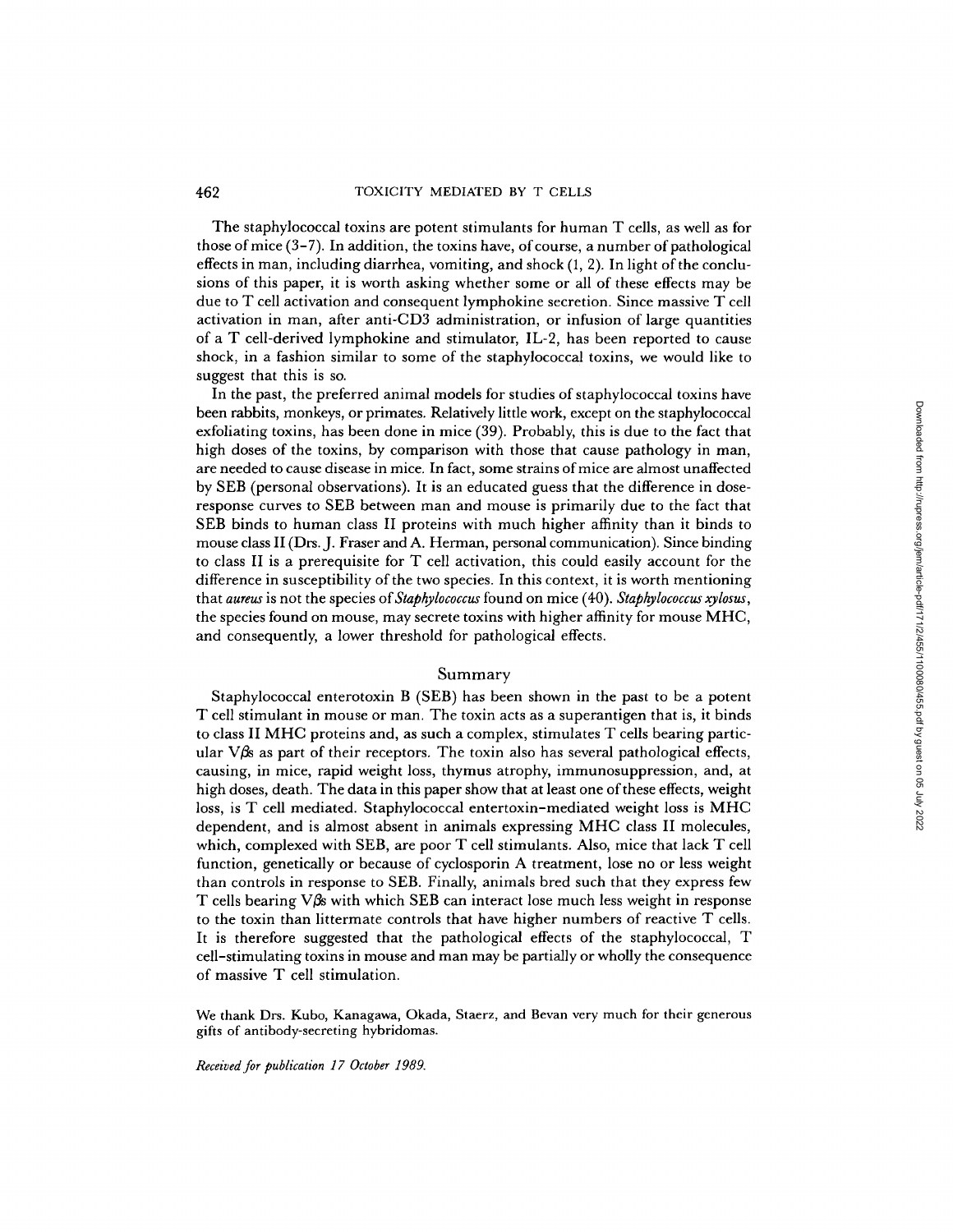## MARRACK ET AL.

### References

- 1. Bergdoll, M. S. 1979. Staphylococcal intoxications. In Food Bourne Infections and Intoxications . H. Riemann and F. L. Bryan, editors . Academic Press, New York. 443-494 .
- <sup>2</sup> . Spero, L., A. Johnson-Winger, and J. J. Schmidt. 1988. Enterotoxin <sup>s</sup> of staphylococci. In Handbook of Natural Toxins. C. M. Hardegree and A. T. Tu, editors. Marcel Dekker Inc., New York. 131-163 .
- <sup>3</sup> . Peavy, D. L., W. H. Adler, and R. T. Smith. 1970. Th e mitogenic effects of endotoxin and staphylococcal enterotoxin B on mouse spleen cells and human peripheral lymphocytes. *J. Immunol.* 105:1453.<br>Langford, M. B. C. L. S.
- 4. Langford, M. P., G. <sup>J</sup> . Stanton, and H. M. Johnson . 1978. Biological effects of Staphylococcal enterotoxin A on human peripheral lymphocytes. Infect. Immun. 22:62.
- 5. Fleischer, B., and H. Schrezenmeier. 1988. T cell stimulation by Staphylococcal enterotoxins. Clonally variable response and requirement for major histocompatibility com-<br>plex class II molecules on accessory or target cells.  $J.$  Exp. Med. 167:1697.
- 6. Janeway, C. A., Jr., J. Yagi, P. J. Conrad, M. E. Katz, B. Jones, S. Vroegop, and S. Buxser. 1989. T-cell responses to Mls and to bacterial proteins that mimic its behavior. Immunol. Rev. 107:61.
- 7. White, J., A. Herman, A. M. Pullen, R. Kubo, J . Kappler, and P. Marrack. 1989. The  $V\beta$  specific suberantigen Staphylococcal enterotoxin B: stimulation of mature T cells and clonal deletion in neonatal mice. Cell. 56:27 .
- 8. Fischer, H., M. Dohlsten, M. Lindvall, H.-O. Sjogren, and R . Carlsson . 1989. Binding of Staphlococcal eneterotoxin A to HLA-DR on
- 9. Fraser, J. D. 1989. High affinity binding of Staphylococcal enterotoxins A and B to HLA-DR. Nature (Lond.). 339:221.
- 10. Mollick, J. A., R. C. Cook, and R. R. Rich. 1989. Class II MHC molecules are specific receptors for Staphylococcus enterotoxin A. Science (Wash. DC). 244:817.
- 11 . Choi, Y., B. Kotzin, L. Herron, J. Callahan, P. Marrack, and J . Kappler. 1989. Interaction of S. aureus toxin superantigens with human T cells. Proc. Natl. Acad. Sci. USA. In press.
- 12. Callahan, J., A. Herman, J. W. Kappler, and P. Marrack. Stimulation of B10.BR T cells with superantigenic Staphylococcal toxins. Submitted for publication.
- 13. Ikejima, T., C. A. Dinarello, D. M. Gill, and S. M. Wolff. 1984. Induction of human interleukin 1 by a product of Staphylococcus aureus associated with toxic shock syndrome. *J. Clin. Invest.* 73:1312.
- 14. Parsonnet, J., R. K. Hickman, D. D. Eardley, and G. B. Pier. <sup>1985</sup> . Inductio n ofhuman interleukin-1 by toxic shock syndrome toxin-1. *J. Infect. Dis.* 151:514.<br>Junia C. S. Anderson C. Damais, J. E. Alouf and M. Persont 1999.
- 15. Jupin, C., S. Anderson, C. Damais, J. E. Alouf, and M. Parant . 1988. Toxic shock syndrome toxin 1 as an inducer of human tumor necrosis factors and  $\gamma$  interferon. *J. Exp.* Med. 167:752.
- 16. Tracey, K. J., B. Beutler, S. F. Lowry, J. Merryweather, S. Wolpe, I. W. Milsark, R. J.<br>T. S. W. Milsark, R. J. W. T. J. W. T. J. W. T. S. Wolfe, I. W. Milsark, R. J. Harriri, T. J. Fahey, A. Zantells, J. D. Albert, G. T. Shires, and A. Cerami. 1986. Shock and tissue damage induced by recombinant human cachectin. Science (Wash. DC). 234:470.
- 17. Beutler, B., and A. Cerami. 1986. Cachectin/tumo <sup>r</sup> necrosis factor : an endogenous mediator of shock and inflammation. Immunol. Res. 5:281.
- 18. Scheuber, P. H., C. Denzlinger, D. Wilker, G. Beck, D. Keppler, and D.-K. Hammer. 1987. Staphylococcal entyerotoxin B as a nonimmunological mast cell stimulus in primates: the role of endogenous cysteinyl leukotrienes. Int. Arch. Allergy Appl. Immunol. 82:289.
- 19. Kappler, J. W., E. Kushnir, and P. Marrack. 1989. Analysis of V $\beta$ 17a expression in new mouse strains bearing the V $\beta$ a haplotype. *J. Exp. Med.* 169:1533.
- 20. Corradin, G., H. M. Edinger, and J. M. Chiller. 1977. Lymphocyt e specificity to protein antigens. I. Characterization of the antigen-induced in vitro  $\mathrm T$  cell-dependent prolifera-